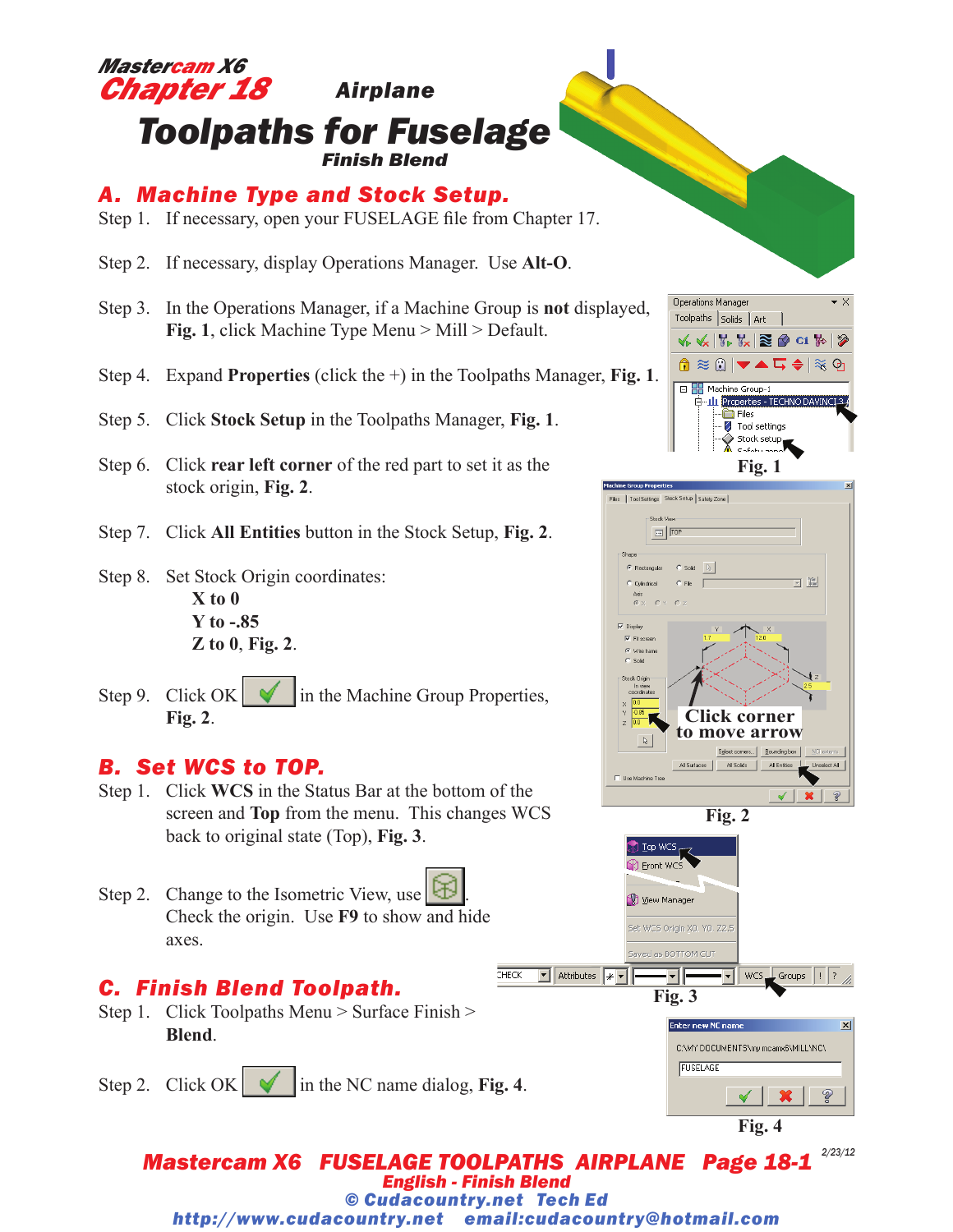- Step 3. Click the **Top Cut surface**, **Fig. 5**.
- Step 4. Click **Activate solid selection** button in the Solids selection ribbon bar and click **Select body** and unselect other buttons, **Fig. 6**.
- Step 5. Click the **body solid**, **Fig. 5**. The solid edges will highlight when selected.
- Step 6. **Press ENTER twice** to accept surface and solid selection as drives surfaces.  $878$
- Step 7. Click **Check Select** button, **Fig. 7**.
- **Step 8.** Click **Activate solid selection** button **in** in the Solids selection ribbon bar and click **Select body** , **Fig. 6**.

V

All.

- Step 9. Click **check block solid**, **Fig. 8**.
- Step 10. **Press ENTER twice** to accept solid selection as check surfaces.
- Step 11. Click **Blend Select** button, **Fig. 7**.
- Step 12. Click the Single button  $\sim$  in the Chaining dialog box, **Fig. 8**.
- Step 13. Click **Chain 1**, **top back line** on the bounding box and **Chain 2, top front line** on the bounding box, **Fig. 9**. If the chaining directions arrows are not pointing in the same direction - click Reverse .
- Step 14. Click OK  $\parallel \mathbf{\nabla} \parallel$  in the Chaining dialog box, **Fig. 8**.
- Step 15. Click the OK button  $\sim$  in the Toolpath/surface selection dialog box, **Fig. 7**.



#### *Mastercam X6 FUSELAGE TOOLPATHS AIRPLANE Page 18-2 English - Finish Blend*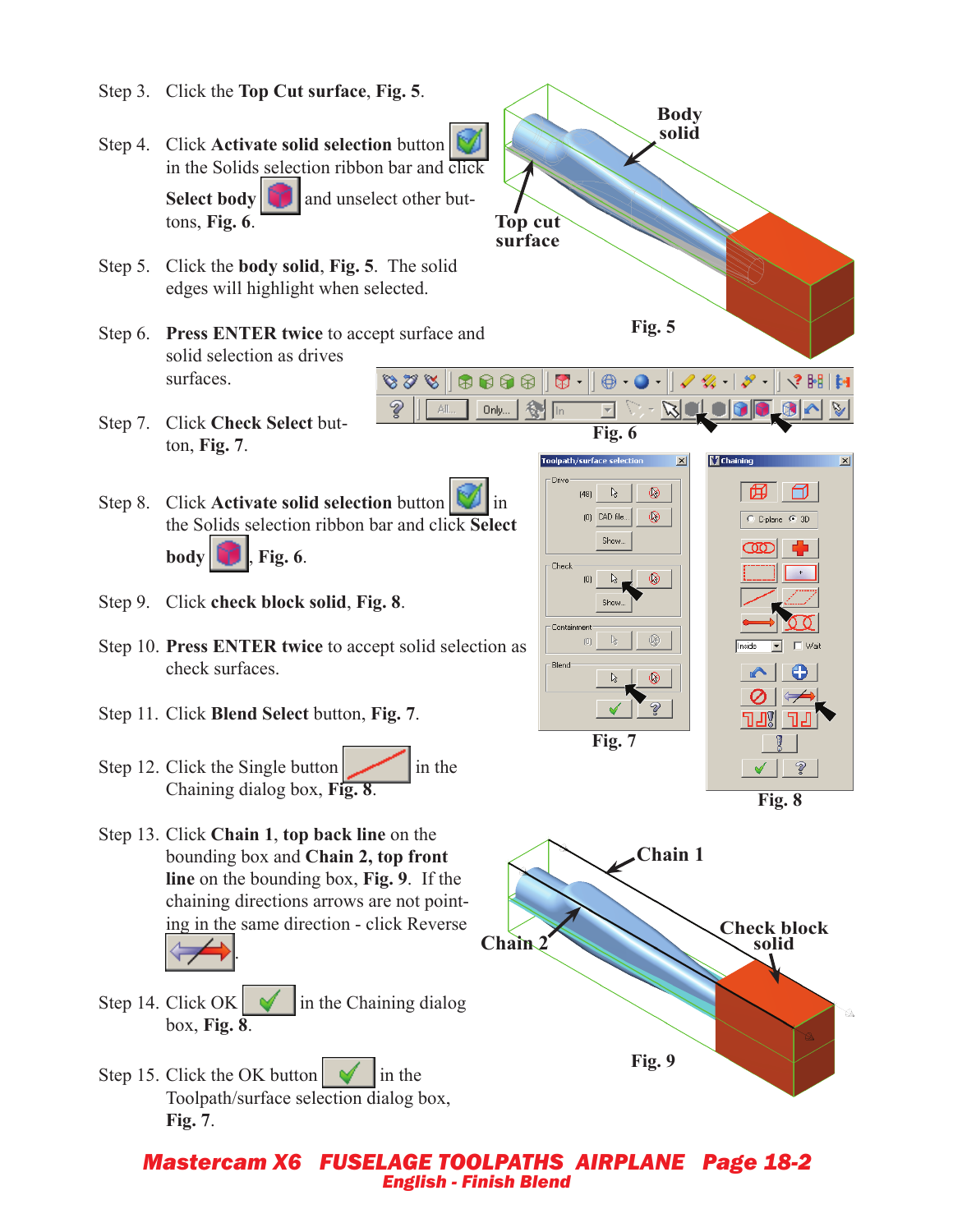## *D. Set Tool and Params.*

- Step 1. Click **Select library tool**  button in the Surface Finish Blend dialog box, **Fig. 10**.
- Step 2. Click the **Filter button**, **Fig. 11**.
- Step 3. Click **None button under Tool Types**, **Fig. 12**.
- Step 4. Click **Endmill2 Sphere** button (second button top row), **Fig. 12** and click OK.
- Step 5. Click **252 Ball Endmill 1/4**, **Fig. 13** and click OK.
- Step 6. Back in **Toolpath parameters** of Surface Finish Blend dialog box, Set the **Tool #: 1 Fig. 10**.
- Step 7. Set the **Head #: 1**
- Step 8. Set the **Feed rate: 90**
- Step 9. Set the **Plunge rate: 45**
- Step 10. Click the **Surface parameters tab** at the top of the dialog box.



**Fig. 10**

| $\vert x \vert$<br>Tool Selection - C:\Documents and Settings\All Users\Documents\shared mcamx6\MILL\T00LS\MILL_INCH.T00LS-6 |                |                 |         |           |        |                |              |           |  |                        |  |
|------------------------------------------------------------------------------------------------------------------------------|----------------|-----------------|---------|-----------|--------|----------------|--------------|-----------|--|------------------------|--|
|                                                                                                                              |                |                 |         |           |        |                |              |           |  |                        |  |
| É<br>:\Documents \MILL INCH.TOOLS-6                                                                                          |                |                 |         |           |        |                |              |           |  |                        |  |
| #                                                                                                                            |                | Tool Name       | Dia.    | Cor. rad. | Length | # Flutes       | Type         | Rad. Type |  |                        |  |
|                                                                                                                              |                | 1/8 CENTERDRILL | 0.125   | 0.0       | 2.0    | $\overline{c}$ | Center Drill | None      |  |                        |  |
|                                                                                                                              | $\overline{c}$ | 1/4 CENTERDRILL | 0.25    | 0.0       | 2.0    | $\overline{c}$ | Center Drill | None      |  |                        |  |
|                                                                                                                              | 3              | 1/2 CENTERDRILL | 0.5     | 0.0       | 2.0    | $\overline{2}$ | Center Drill | None      |  |                        |  |
|                                                                                                                              | 4              | 1/8 SPOTDRILL   | 0.125   | 0.0       | 2.0    | 2              | Spot Drill   | None      |  | Filter                 |  |
|                                                                                                                              | 5              | 1/4 SPOTDRILL   | 0.25    | 0.0       | 2.0    | $\overline{c}$ | Spot Drill   | None      |  |                        |  |
|                                                                                                                              | 6              | 1/2 SPOTDRILL   | 0.5     | 0.0       | 2.0    | 2              | Spot Drill   | None      |  | $\nabla$ Filter Active |  |
|                                                                                                                              | ь              | 1/64 DRILL      | 0.01563 | 0.0       | 1.0    | $\overline{c}$ | Drill        | None      |  | 367 of 367 tools       |  |
|                                                                                                                              | 8              | NO. 78 DRILL    | 0.016   | 0.0       | 1.0    | 2              | Drill        | None      |  |                        |  |
|                                                                                                                              | 9              | NO. 77 DRILL    | 0.018   | 0.0       | 1.0    | 2              | Drill        | None      |  |                        |  |
|                                                                                                                              | 10             | NO. 76 DRILL    | 0.02    | 0.0       | 1.0    | $\overline{c}$ | Drill        | None      |  | $\mathcal{L}_{2}$      |  |
|                                                                                                                              | 11             | MO 75 DRU       | 0.021   | 0.0       | 1.0.   | o.             | Dall.        | Mono      |  |                        |  |

**Fig. 11**

Tool List Filter  $\mathbf{x}$ Tool Diamete Tool Type **Ignore**  $\overline{\mathbf{r}}$ Radius Type W h n. 99  $\overline{\vee}$  None  $\overline{\triangledown}$  Corner  $\overline{\blacktriangledown}$  Full අ W Tool Material  $\nabla$  HSS  $\overline{\blacktriangledown}$  Ceramic W Αl None  $\nabla$  Carbide  $\overline{\vee}$  User Def 1  $\overline{\triangledown}$  User Def 2 **▽** Ti Coated Unit masking Operation masking No operation masking | No unit masking  $\overline{\phantom{a}}$ Copy job setup matl Aļl None  ${\underline{\mathrm{Re}}}$ eset all V





**Fig. 13**

*Mastercam X6 FUSELAGE TOOLPATHS AIRPLANE Page 18-3 English - Finish Blend*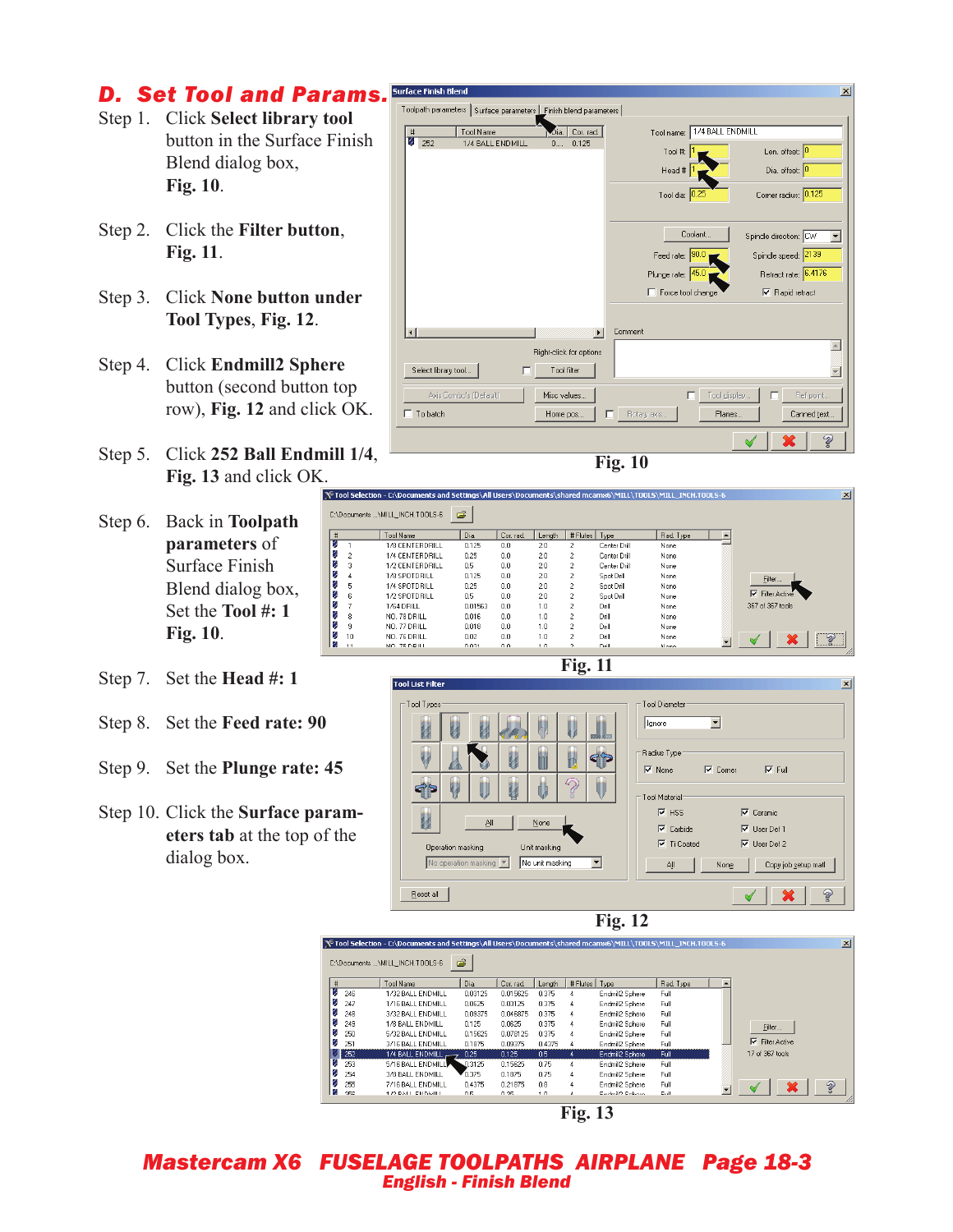- Step 11. **Uncheck Clearance**, **Fig. 14**.
- Step 12. **Uncheck Retract**.
- Step 13. Set **Feed plane: 0** and click **Absolute**.
- Step 14. Set **Stock to leave on check: .01**
- Step 15. Click the **Finish blend parameters tab** at the top of the dialog box, **Fig. 14**.
- Step 16. Set **Maximum Stepover**: **.06 Fig. 15**.
- Step 17. Click the **Total tolerance button**.



**Fig. 15**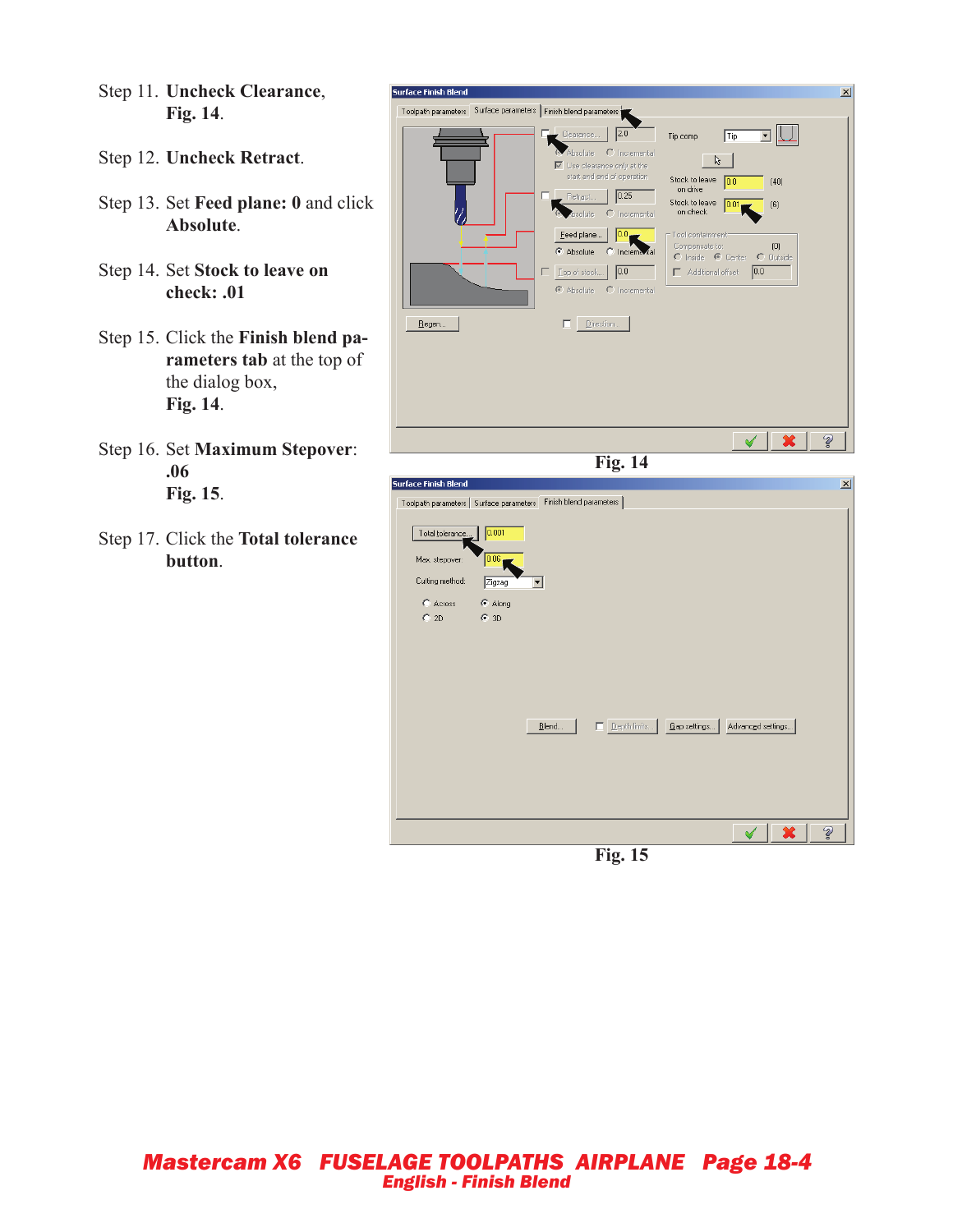Step 18. Check **Line/Arc Filtering Setting**, **Fig. 16**

> slide the **Tolerances Distribution slider to Cut tolerance 25%**

uncheck **One way filtering**.

Step 19. Click OK  $\sim$ 



- Step 20. Click **Gap settings** button, **Fig. 17**.
- Step 21. Under Motion, select **Follow surface(s)**, **Fig. 18**.
- Step 22. Check **Optimize cut order** and click OK , **Fig. 18**. ✔
- Step 23. Click **Advanced settings** button, **Fig. 17**.

| <b>Refine Toolpath</b>                                                                  |                                                  |                                       |             | $\vert x \vert$                             |  |
|-----------------------------------------------------------------------------------------|--------------------------------------------------|---------------------------------------|-------------|---------------------------------------------|--|
| My preferences are:                                                                     |                                                  |                                       |             |                                             |  |
| - Short<br>- Normal<br>- Long<br>NC program<br>length                                   | Surface quality<br>(Toolpath smoothness)         | - Best<br>- Better<br>- Good          | Calculation | · Minimal<br>- Normal<br>- Extended<br>time |  |
| Tolerances Distribution                                                                 |                                                  |                                       |             |                                             |  |
| Cut<br>tolerance<br>0.00025<br>25.0%                                                    | Line/Arc Filter<br>tolerance<br>0.00075<br>75.0% | Smoothing<br>tolerance<br>0.0<br>0.0% | $=$         | Total<br>tolerance<br>0.001<br>100%         |  |
|                                                                                         |                                                  |                                       |             |                                             |  |
| √ Line/Arc Filtering Settings                                                           |                                                  | <b>■ Smoothing Settings</b>           |             |                                             |  |
| $\overline{\mathsf{v}}$ Create arcs in XY $\_\ \overline{\mathsf{v}}$ One way filtering |                                                  | Use Fixed Segment Length              |             |                                             |  |
| Create arcs in XZ                                                                       |                                                  | Segment Length                        |             | 0.02                                        |  |
| $\Box$ Create arcs in YZ                                                                |                                                  |                                       |             | Shift points randomly along toolpath        |  |
| Minimum are radius                                                                      | 0.005                                            |                                       |             |                                             |  |
| Maximum arc radius                                                                      | 100.0                                            | Minimize number of points             |             |                                             |  |
| ◯ Use maximal tolerance value for both                                                  |                                                  | $\Box$ Present arcs as line segments  |             |                                             |  |
| C Tighten Line filtering tolerance                                                      |                                                  |                                       |             |                                             |  |
| C Tighten Arc filtering tolerance                                                       |                                                  |                                       |             |                                             |  |
| 0.000038                                                                                | 5.0%                                             |                                       |             |                                             |  |



|                                                                                                                                                                                                                                                                                                                                                                                                                                                                                                                                                                                   | $\vert x \vert$<br><b>Surface Finish Blend</b>                                                                                                                                                                                                    |  |
|-----------------------------------------------------------------------------------------------------------------------------------------------------------------------------------------------------------------------------------------------------------------------------------------------------------------------------------------------------------------------------------------------------------------------------------------------------------------------------------------------------------------------------------------------------------------------------------|---------------------------------------------------------------------------------------------------------------------------------------------------------------------------------------------------------------------------------------------------|--|
| $\vert x \vert$<br><b>Gap settings</b>                                                                                                                                                                                                                                                                                                                                                                                                                                                                                                                                            | Finish blend parameters<br>Toolpath parameters   Surface parameters                                                                                                                                                                               |  |
| Reset<br>Gap size<br>0.01<br>C Distance<br>300.0<br>← % of tool diameter<br>Motion < Gap size, keep tool down:<br>Follow Surface(s)<br>$\overline{\phantom{a}}$<br>Use plunge, retractuate in gap<br>$\overline{\blacktriangledown}$ Check gap motion for gouge<br>Motion > Gap size, retract:<br>$\overline{\nabla}$ Check retract motion for gouge<br>$\nabla$ Optimize cut order<br>Plunge into previously area<br>Follow containment boundary at gap<br> 0.0 <br>Tangential arc radius:<br>0.0<br>Tangential arc angle:<br>$\boxed{0.0}$<br>Tangential line length:<br>Ž<br>X | 0.001<br>Total tolerance<br>0.03<br>Max. stepover:<br>Cutting method:<br>Zigzag<br>$\blacktriangledown$<br>$\odot$ Along<br>C Across<br>$C$ 2D<br>$G$ 3D<br>$\Box$ Depth limits<br>Gap settings. Advanced settings.<br>Blend<br>Ž<br>$\mathbf{x}$ |  |
| <b>Fig. 18</b>                                                                                                                                                                                                                                                                                                                                                                                                                                                                                                                                                                    | <b>Fig. 17</b>                                                                                                                                                                                                                                    |  |
|                                                                                                                                                                                                                                                                                                                                                                                                                                                                                                                                                                                   |                                                                                                                                                                                                                                                   |  |

*Mastercam X6 FUSELAGE TOOLPATHS AIRPLANE Page 18-5 English - Finish Blend*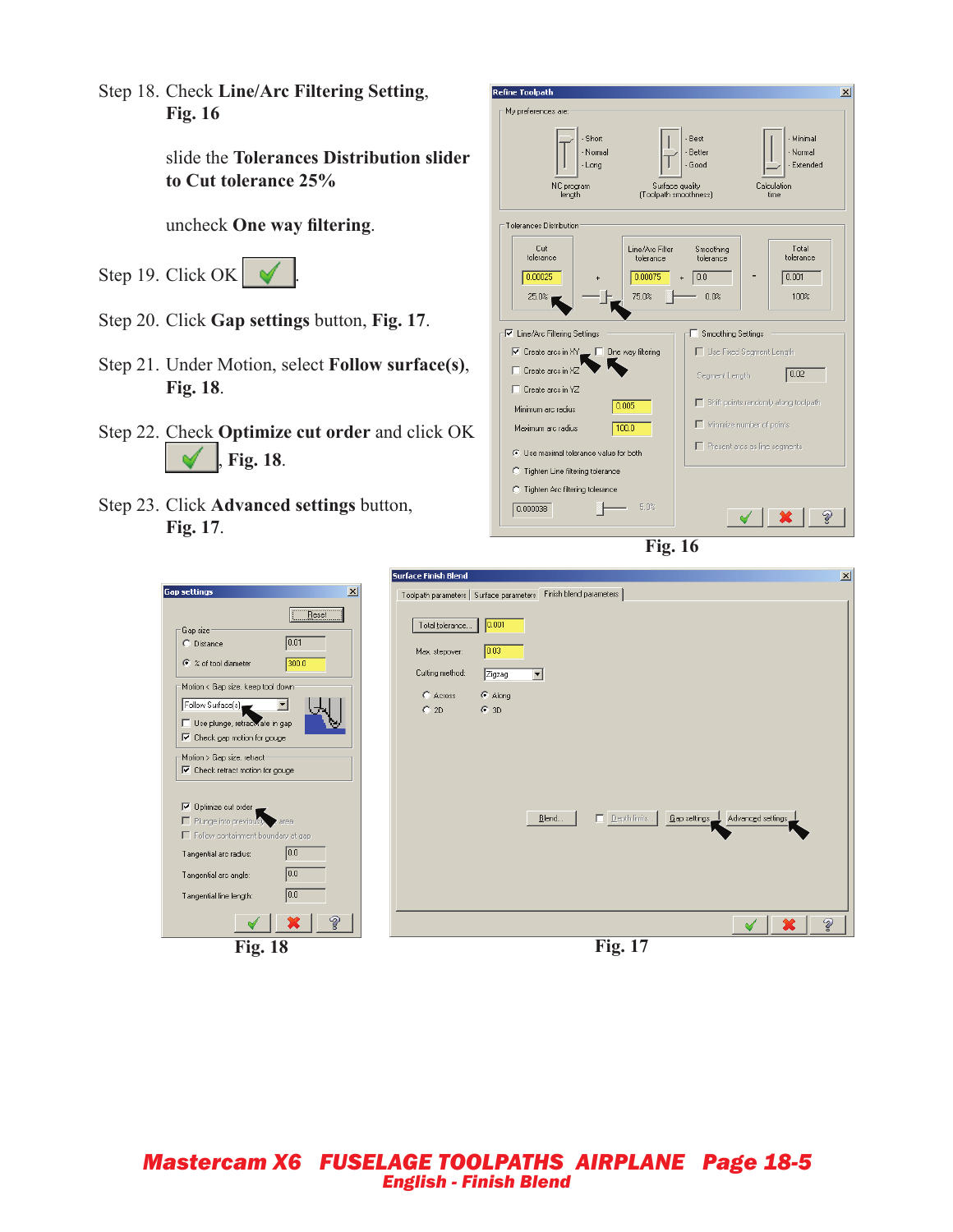Step 24. Select **Only between surfaces**, **Fig. 19**.



**Advanced settings** 

 $\overline{\mathsf{x}}$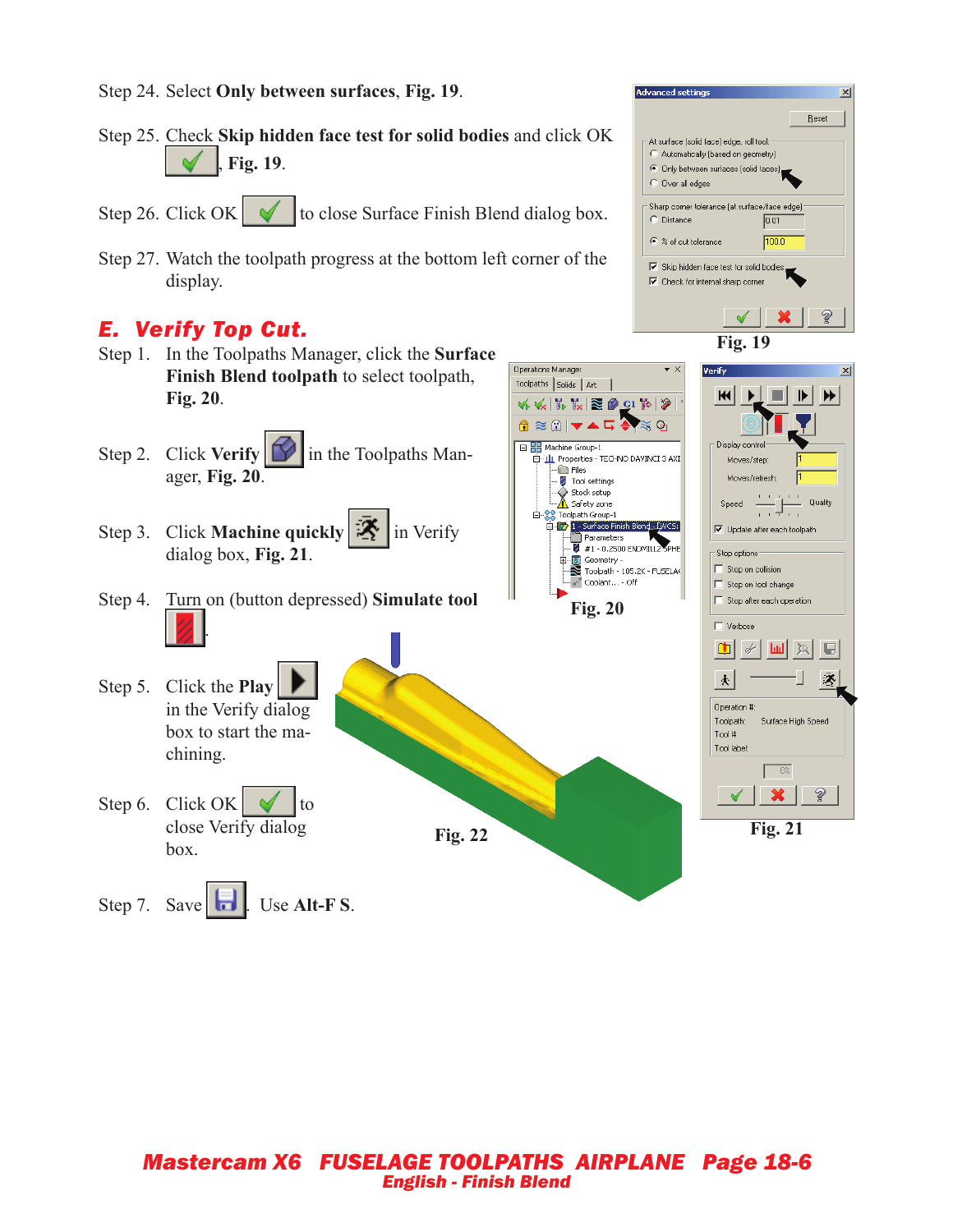# *F. Change to BOTTOM CUT WCS.*

- Step 1. Use **Alt-T** to turn off toolpath display.
- Step 2. Click **WCS** in the Status Bar at the bottom of the screen and **View Manager**, **Fig. 23**.
- Step 3. Click the **BOTTOM CUT view** from the list of views in the View Manager, **Fig. 24**.
- Step 4. Click the Set All  $\sim$  button, **Fig. 24** and click OK.
- Step 5. Change to the Isometric View.  $Use  $\sqrt{2}$$
- Step 6. Click Fit  $\sqrt{\frac{1}{2}}$  or use **Alt-F1** to fit to the screen.
- Step 7. Check Origin, **Fig. 25**. Use **F9** to show and hide axes.
- Step 8. Save **...** Use Alt-F S.

# *G. Bottom Cut Level On.*

- Step 1. Display Level Manager. Use **Alt-Z**.
- Step 2. **Turn off TOP CUT surface level and turn on BOTTOM CUT.** To turn off level, click the X in the Visible column to remove X in **TOP CUT**. Click to place X in **BOT-TOM CUT** Visible column. Click  $OK \sim$  when done, Fig. 26.



*Mastercam X6 FUSELAGE TOOLPATHS AIRPLANE Page 18-7 English - Finish Blend* **Fig. 26**

Visible Levels All o<u>n</u>

 $\mathop{\mathsf{All}}\nolimits$  off

 $\vert \blacktriangleleft \vert$ 

?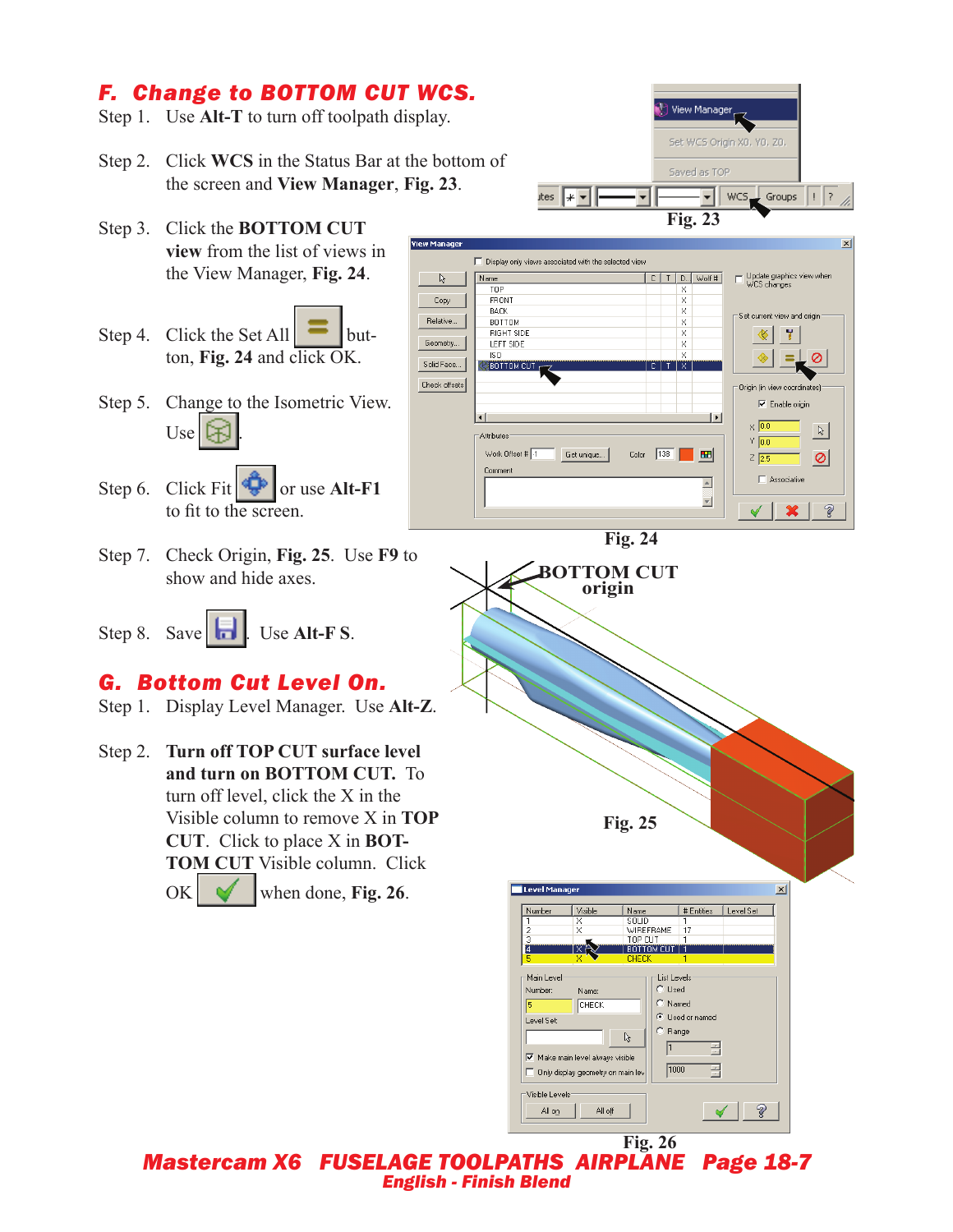# *H. Copy Toolpath.*

Step 1. Copy Surface Finish Blend toolpath in the Toolpaths Manager. To copy, **hold right mouse button and drag the Surface Finish Blend** toolpath down under the operations. Release the mouse button and click **Copy After** from menu, **Fig. 27**.

### *I. Set Planes.*

- Step 1. Expand (click +) **2 Surface Finish Blend** and click **Parameters**, **Fig. 28**.
- Step 2. Click the **Toolpath parameters tab** at the top of the Surface Finish Blend dialog box, **Fig. 29**.
- Step 3. Click **Planes** button in the Surface Finish Blend dialog box, **Fig. 29**.
- Step 4. Under **Working Coordinate System**, click **View Selection button** in the Toolpath Coordinates System dialog box, **Fig. 30**.
- Step 5. Click **BOTTOM CUT** and click OK  $\parallel \checkmark \parallel$  to close View Selection dialog box, **Fig. 31**.











#### *Mastercam X6 FUSELAGE TOOLPATHS AIRPLANE Page 18-8 English - Finish Blend*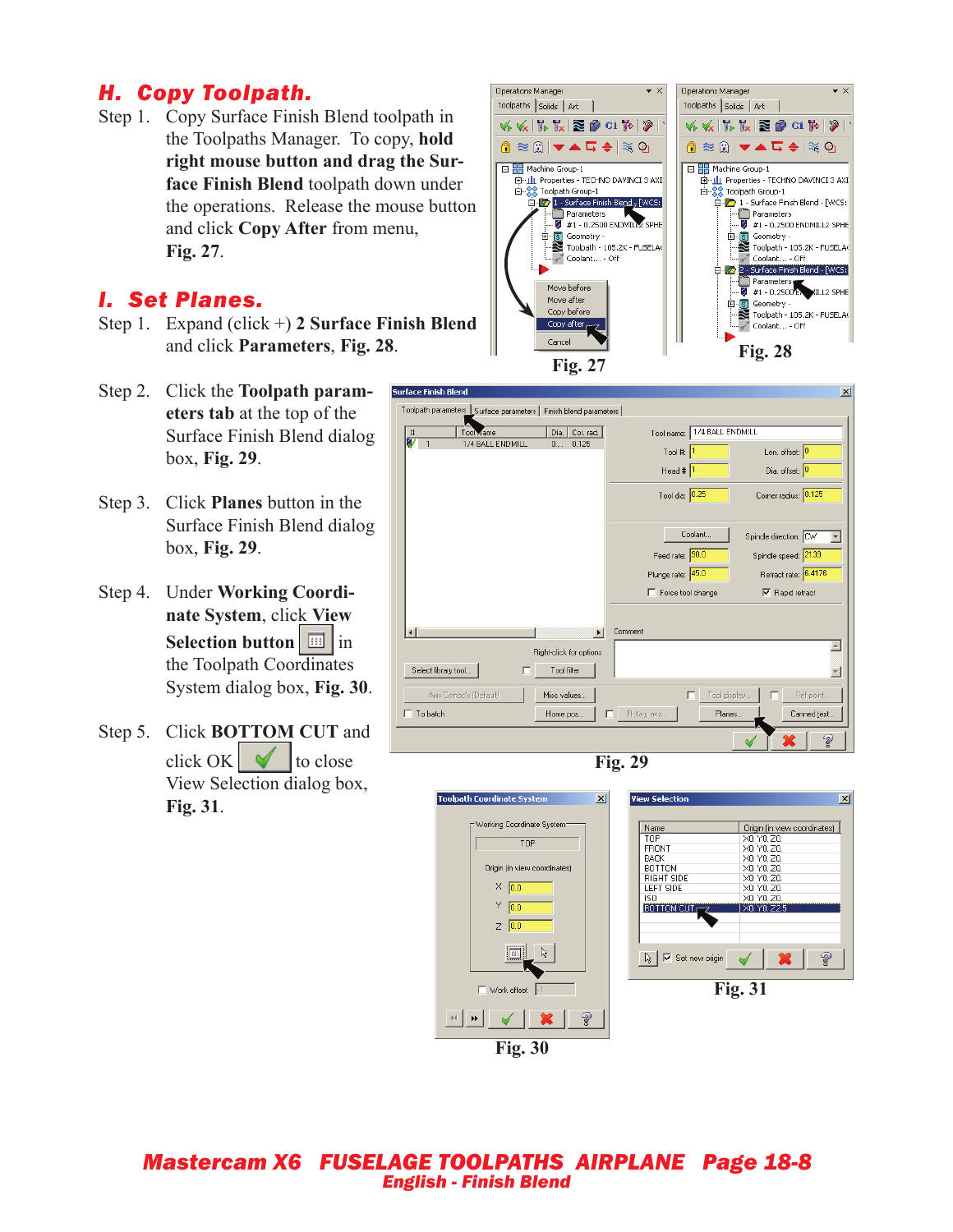- Step 6. **Click the Expand button Toolpath Coordinate System twice**, **Fig. 32**.
- Step 7. **Uncheck Display relative to WCS**, **Fig. 32**.
- Step 8. Click **both Copy Settings Right** buttons to copy setting to Tool Plane and Construction Plane,

**Fig. 32**. Click OK to close Toolpath Coordinate System dialog box.

 $\vert x \vert$ Tool Plane Working Coordinate System Comp / Construction Plane **BOTTOM CUT BOTTOM CUT BOTTOM CUT** Origin (in view coordinates) Origin (in view coordinates) Origin (in view coordinates)  $\boxed{M}$  $\times$  0.0  $\blacktriangleright\blacktriangleright$  $\times$  0.0  $\times$  0.0  $\times$  0.0  $\overline{0.0}$ Ÿ  $\overline{0.0}$  $\overline{\mathbf{H}}$  $\blacktriangleleft$  $Z$  25  $Z$  2.5  $\overline{z}$  2.5  $\mathbb{R}$  $\mathbb{R}^ \ensuremath{\mathbb{R}}$  $\Box$  $\overline{\mathbb{H}}$  $\Box$  $\Box$  Work offset  $\Box$ Display relative to WCS  $\left| \cdot \right|$   $\left| \cdot \right|$ Ž  $\blacktriangledown$ 

**Fig. 32**

Step 9. Click OK  $\forall$  to close Surface Finish Blend dialog box.

#### *J. Reselect Surfaces.*

- Step 1. Expand **2 Surface Finish Blend,** expand Geometry and click **Geometry 40 Drive**, **Fig. 33**.
- Step 2. Click **Deselect All Drive Geometry** button Ø , **Fig. 34**.
- Step 3. Click **Select Drive Geometry** button ક્રિ , **Fig. 34**.
- Step 4. Click the **Bottom cut surface**, **Fig. 35**.
- Step 5. Click Activate solid selection button in the Solids selection ribbon bar and click **Select body** and unselect others, **Fig. 36**.
- Step 6. Click the **body solid**, **Fig. 35**. The solid edges will highlight when selected.
- Step 7. **Press ENTER** to accept solid selection and press **ENTER again** to accept Drive surfaces.



Step 8. Click  $OK \cup$  to close the Toolpath/ surface selection dialog box.

#### *Mastercam X6 FUSELAGE TOOLPATHS AIRPLANE Page 18-9 English - Finish Blend*